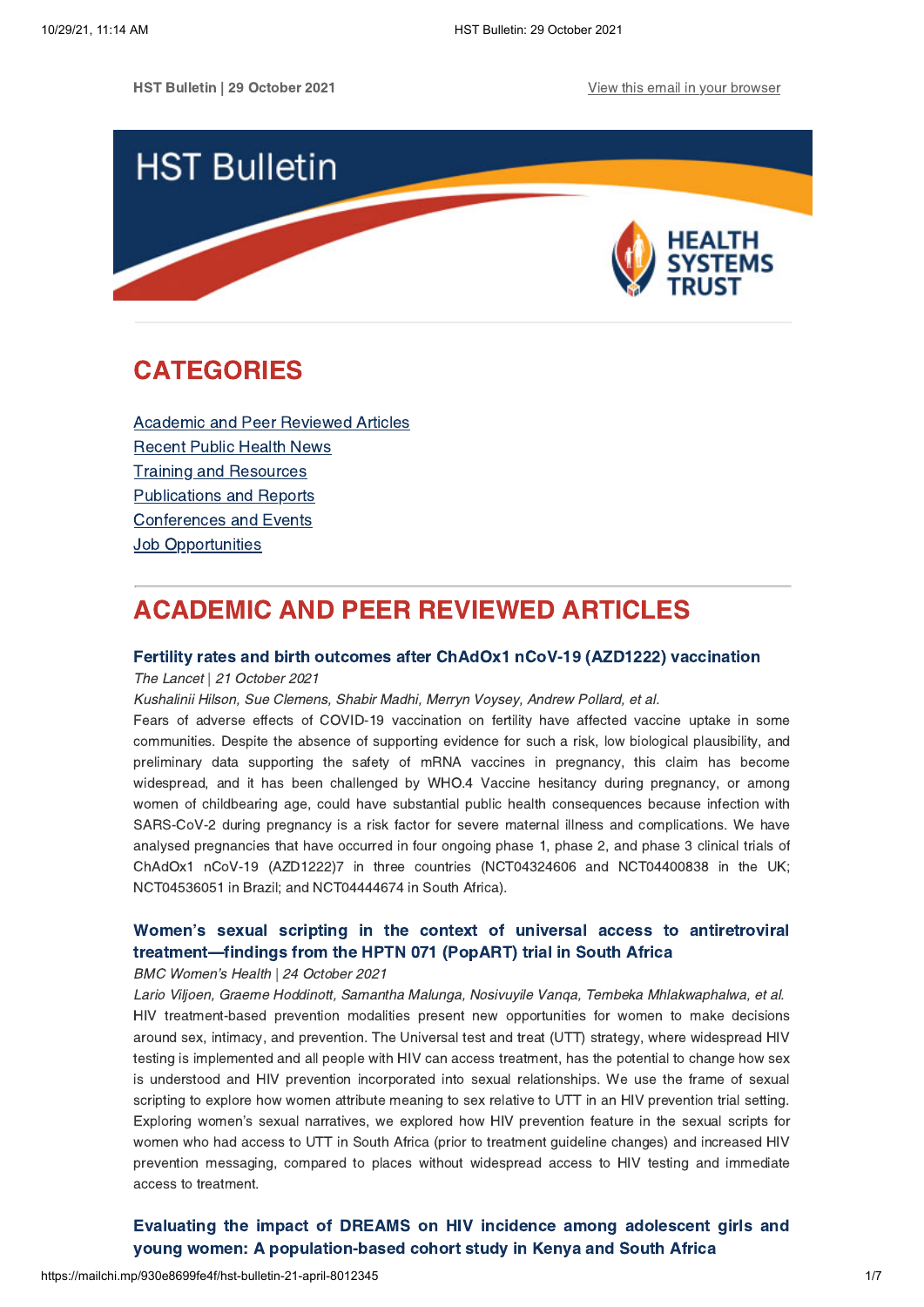## PLOS Medicine | 25 October 2021

Isolde Birdthistle, Daniel Kwaro, Maryam Shahmanesh, Kathy Baisley, Sammy Khagayi

Through a multisectoral approach, the DREAMS Partnership aimed to reduce HIV incidence among adolescent girls and young women (AGYW) by 40% over 2 years in high-burden districts across sub-Saharan Africa. DREAMS promotes a combination package of evidence-based interventions to reduce individual, family, partner, and community-based drivers of young women's heightened HIV risk. We evaluated the impact of DREAMS on HIV incidence among AGYW and young men in 2 settings.

# Effect of early treatment with fluvoxamine on risk of emergency care and [hospitalisation](https://www.thelancet.com/journals/langlo/article/PIIS2214-109X(21)00448-4/fulltext#seccestitle80) among patients with COVID-19: the TOGETHER randomised, platform clinical trial

## The Lancet Global Health | 27 October 2021

Gilmar Reis, Eduardo Moreira-Silva, Daniela Medeiros Silva, Lehana Thabane, Aline Milagres, et al. Although safe and effective vaccines for COVID-19 have been developed and distributed, there remain, particularly in low resource settings, major challenges regarding their production, allocation, and affordability. Identifying inexpensive, widely available, and effective therapies against COVID-19 is, therefore, of great importance. In particular, repurposing existing medicines that are widely available and with well understood safety profiles, has particular appeal. Fluvoxamine is a selective serotonin reuptake inhibitor (SSRI) and a σ-1 receptor (S1R) agonist. There are several potential mechanisms for fluvoxamine in treatment of COVID-19 illness, including anti-inflammatory and possible antiviral effects.4 A small placebo-controlled, randomised trial has raised the possibility that fluvoxamine might reduce the risk of clinical deterioration in outpatients with COVID-19, suggesting the need for larger randomised, placebo-controlled studies. To evaluate the efficacy of fluvoxamine to prevent progression of COVID-19 and hospitalisation among outpatients with laboratory-documented SARS-CoV-2, we did a randomised, placebo-controlled, adaptive platform trial in Minas Gerais, Brazil. This flexible platform trial design allows for additional agents to be added and tested with standardised operating procedures outlined in a single overarching master protocol.

### UNITE4TB: a new consortium for clinical drug and regimen [development](https://www.ingentaconnect.com/contentone/iuatld/ijtld/2021/00000025/00000011/art00003#) for TB

#### The Union | November 2021 edition

## J.M Boeree, C Lange, G Thwaites, N Paton, R de Vrueh, et al.

After decades of limited progress, the development of novel anti-TB medicines was revitalised at the start of the 21st century through new initiatives and investments. This has resulted in innovations in treatment regimens thanks to new compounds becoming available and the re-purposing of existing drugs. However, progress has been relatively slow for a disease that, until the emergence of the COVID-19 pandemic, has remained the top infectious killer worldwide. Accelerated action is therefore necessary to reach the ambitious target of ''ending TB'' set by the WHO within its new Global Strategy (2016–2030). We are now at the start of a new era. With financial support from the Innovative Medicine Initiative (IMI) in Europe and the German Federal Ministry of Research and Education (BmBF), the UNITE4TB Consortium will begin work in 2021.

### [\(Return](#page-0-1) to Top)

# <span id="page-1-0"></span>RECENT PUBLIC HEALTH NEWS

## Slow start to inoculation [programme](http://www.dailymaverick.co.za/article/2021-10-20-slow-start-to-inoculation-programme-for-children-between-12-and-17/) for children between 12 and 17

#### Maverick Citizen | 20 October 2021

Vaccination sites expected a rush of children between the ages of 12 and 17 on the first day of the roll-out of the programme, but few teenagers made it to the sites. In South Africa, the vaccination programme for children between the ages of 12 and 17 is under way. According to the National Department of Health, children between these ages are eligible for only one dose of the Pfizer vaccine. Daily Maverick visited some Johannesburg vaccination sites in sub-district D.

# WHO and partners call for action to better protect health and care workers from [COVID-19](https://www.who.int/news/item/21-10-2021-who-and-partners-call-for-action-to-better-protect-health-and-care-workers-from-covid-19)

World Health Organization | 21 October 2021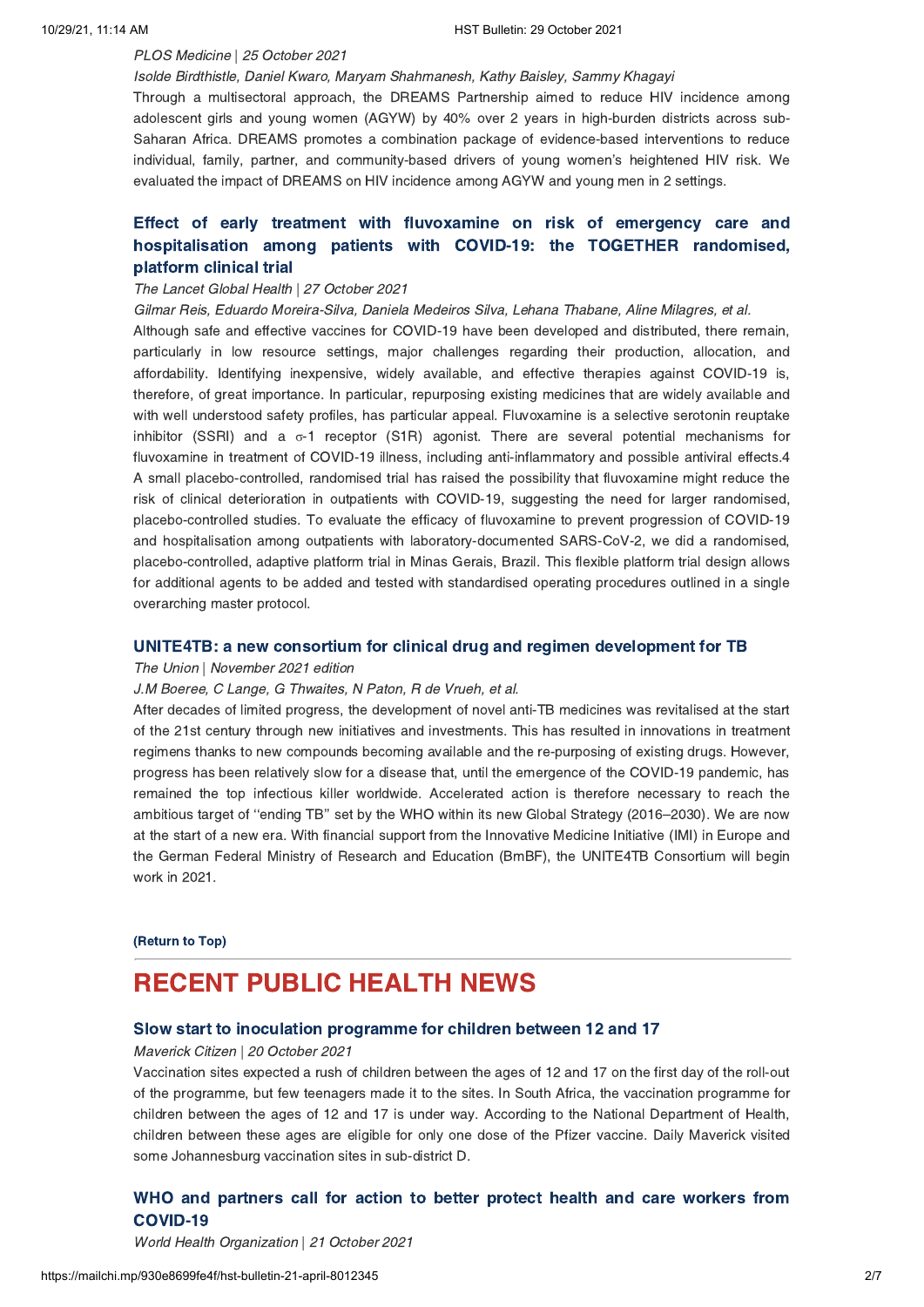#### 10/29/21, 11:14 AM HST Bulletin: 29 October 2021

The World Health Organization and partners have issued an urgent call for concrete action to better protect health and care workers worldwide from COVID-19 and other health issues. The organizations are concerned that large numbers of health and care workers have died from COVID-19, but also that an increasing proportion of the workforce are suffering from burnout, stress, anxiety and fatigue. In a Joint Statement issued this week, WHO and partners are calling on all Member State governments and stakeholders to strengthen the monitoring and reporting of COVID-19 infections, ill-health and deaths among health and care workers. They should also include disaggregation by age, gender and occupation as a standard procedure, to enable decision makers and scientists to identify and implement mitigation measures that will further reduce the risk of infections and ill-health. The Statement also urges political leaders and policy makers to do all within their power to make regulatory, policy and investment decisions that ensure the protection of health and care workers. It highlights the opportunity to align this with a forthcoming global health and care worker compact and the International Labour Organization's call for a human-centered recovery from the COVID-19 crisis.

## A breakthrough in the treatment of [drug-resistant](https://health-e.org.za/2021/10/21/a-breakthrough-in-the-treatment-of-drug-resistant-tb-signals-shorter-and-safer-treatment-for-patients/) TB signals shorter and safer treatment for patients

#### Health-E News | 21 October 2021

People battling rifampicin-resistant tuberculosis (RR-TB) could soon have access to a shorter and safer course of treatment. Doctors without Borders (MSF) have released the results from a clinical trial on an all oral six-month treatment regime. Current treatment can last almost two years and can include painful injections and taking up to 20 pills a day. `And it cures only one in two patients. One participant in the trial, Awande Ndlovu, said it is easier to comply with the new treatment regime. "The shorter treatment would mean a lot as I think when you are on treatment, some parts of your life feel like they are put on hold. Before the trial gave me hope, I couldn't even see the slightest glimpse of recovering from MDR-TB," he said. Ndlovu was one of 559 patients from seven sites in Belarus, South Africa, and Uzbekistan who took part in the trial. Participants were put on a six-month regime of of bedaquiline, pretomanid, linezolid and moxifloxacin (BPaLM).

#### Medical [circumcision:](https://health-e.org.za/2021/10/22/medical-circumcision-fs-group-urges-boys-to-reconsider/) FS group urges boys to reconsider

#### Health-E News | 21 October 2021

A Free State men's health advocacy group is encouraging men and boys to consider undergoing medical circumcision instead of the traditional practice. And, in doing so, they won't be placing themselves at risk after 13 initiates died in the Eastern Cape last year. Culturally, circumcision is regarded as a sacred rite of passage. Every year thousands of youths enter initiation schools where circumcision is one aspect of the practice. However, as the traditional circumcisions are not carried out in clinical conditions, initiates are often injured or die.

## We have a crisis: South Africa urgently needs [leadership](https://www.dailymaverick.co.za/article/2021-10-24-we-have-a-crisis-south-africa-urgently-needs-leadership-to-roll-out-covid-19-vaccine-mandates/) to roll out Covid-19 vaccine mandates

### Daily Maverick | 25 October 2021

About 35% of the nation is vaccinated, woefully short of the desired target of 90% most experts agree we need to avert the disastrous consequences of recurring Covid-19 waves. While there are aspects of the South African response to Covid-19 to date that are commendable, the deafening silence on vaccine mandates that have proven effective elsewhere around the globe is hard to understand. In July this year, France introduced a health passport with proof of either vaccination, a negative Covid-19 test or of past infection required to enter public places. This increased vaccine coverage to 75% and reduced hospitalisation and death significantly. If this pandemic was a war and more than 250,000 South African lives had been lost, one can only begin to imagine the clamour for the state to do whatever was necessary to resist the invasion and end the carnage. And yet, according to the SA Medical Research Council, excess mortality has been a shocking 264,809 over the past 18 months.

## The clock is ticking for South Africa ahead of fourth Covid-19 wave in [December,](https://businesstech.co.za/news/lifestyle/531858/the-clock-is-ticking-for-south-africa-ahead-of-fourth-covid-19-wave-in-december-analysts-warn/) analysts warn

#### BusinessTech | 25 October 2021

South Africa's vaccination programme is in a race against time, with the fourth wave of Covid-19 infections expected to hit the country in December 2021 and into January 2022, says the Actuarial Society of South Africa (ASSA). Based on the group's analysis of the Covid-19 experiences in South Africa and several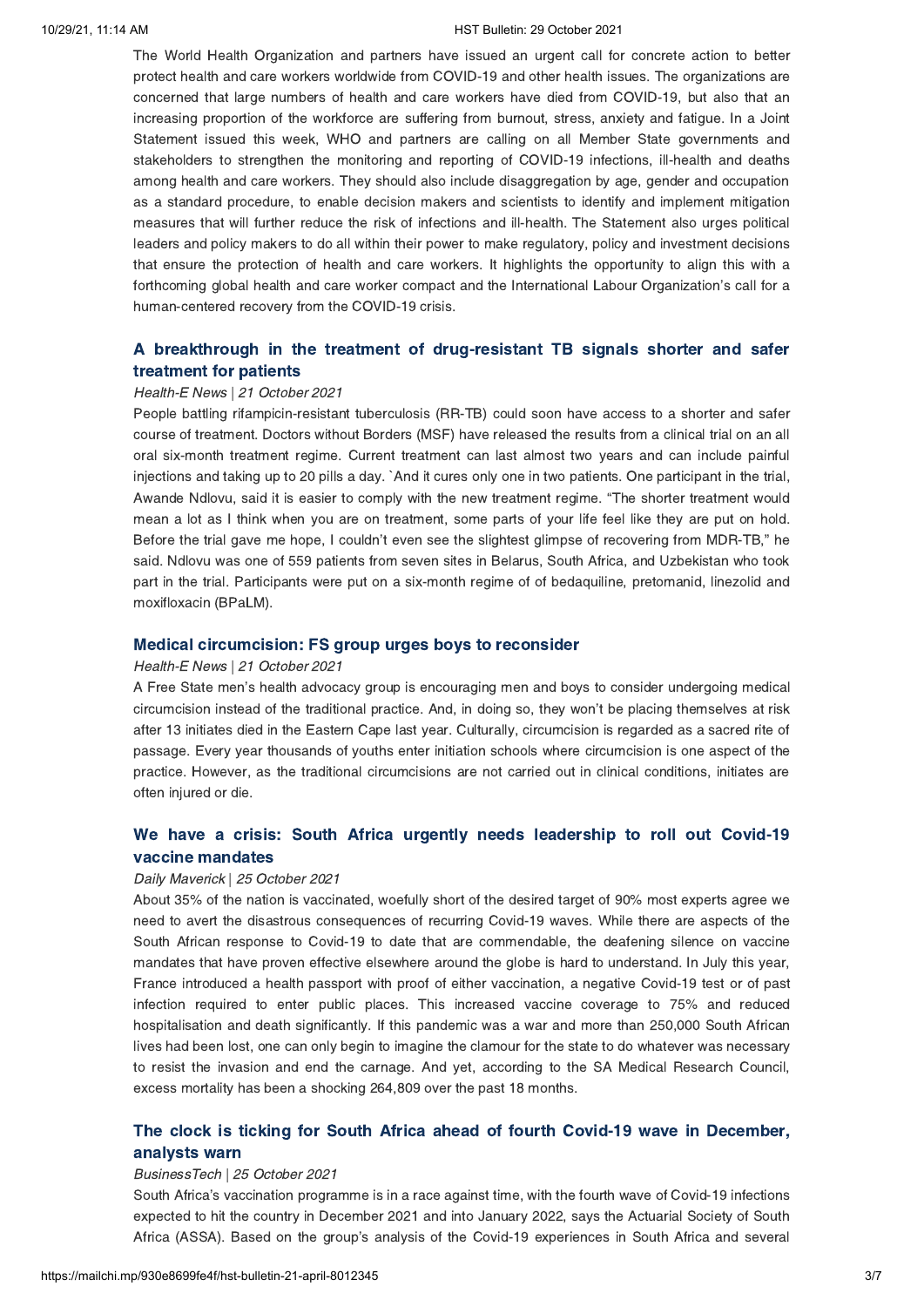other countries at different stages of managing the pandemic, ASSA believes that there is sufficient evidence to suggest that a fourth wave is likely to emerge in December. The severity will most likely depend on whether South Africa achieves its vaccination targets, it said.

### In-depth: How are [depression](https://www.spotlightnsp.co.za/2021/10/25/in-depth-how-are-depression-and-bipolar-disorder-treated-in-the-public-sector/) and bipolar disorder treated in the public sector?

## Spotlight | 25 October 2021

It is estimated that "one in ten adults living in South Africa will have experienced major clinical depression at some point in their life but only 25% have sought treatment and care for their mental conditions, such as depression". Although these estimates are based on the South African Stress and Health (SASH) study, last done in 2009, subsequent studies have also stressed the challenge of reducing this treatment gap.

### Covid-19 testing is too [expensive](https://www.groundup.org.za/article/covid-19-tests-overpriced/) and too difficult in South Africa

## GroundUp Editors | 25 October 2021

One of our staff members started coughing at work. She's vaccinated and she also had Covid last year, but we decided not to take chances. So one of us took her to a drive-in Covid test centre run by a large pathology company at a private hospital in Cape Town. We were the only client. We asked for an antigen test. Covid antigen tests are accurate enough when someone has a high viral load. In contrast to PCR tests which take a day or two because they have to be done in a lab, antigen tests give a result within 30 minutes. They are excellent for detecting when someone with Covid is infectious. Sorry, the nurse on duty told us, you can only get tested if you have a referral from a doctor. This is technically true according to National Institute of Communicable Diseases guidelines but one of us had previously been tested at the same facility without any referral. This is an unimaginative, bureaucratic approach to Covid testing. South Africa has done about 18 million Covid tests. The UK, with only a slightly larger population, has done 320 million tests. Colombia, with a slightly smaller population, has done 26 million tests.

## Tracto: Online tool give parents [welcome](https://health-e.org.za/2021/10/25/tracto-online-tool-give-parents-welcome-peace-of-mind/) peace of mind

#### Health-E News | 25 October 2021

A new app called Tracto, which allows parents of children with mental health challenges to keep track of what's going on in their lives, has brought much-needed relief in managing behaviour and treatment with the touch of a button. Developed in South Africa, the free app enables parents and teachers to collaboratively track any new developments among children with mental health or neurodiverse conditions including ADHD, autism and anxiety. After allowing for more accurate, in-time documenting of observations, Tracto then facilitates the convenient sharing of information with health care providers. Tracto was made available on app stores in July after two years of research and development and is already being used by more than 200 parents.

## Covid-19 is killing more South Africans than cancer – and [everything](https://www.businessinsider.co.za/discovery-life-claim-statistics-show-just-how-many-people-covid-19-is-killing-2021-10) else: Discovery Life

#### Business Insider | 27 October 2021

For people with life insurance, cancer is usually a big killer, says Discovery Life. Covid-19 is now bigger. It is also bigger than heart disease – and everything else combined. In the 2021 year, up to August, deaths attributed to Covid-19 stood at 57% of its total claims, said Discovery Life in an annual analysis of its data. That compares to an average, over nine years, of 27% of deaths from various heart and artery diseases.

#### Booster basics – Will South [Africans](https://bhekisisa.org/article/2021-10-28-booster-basics-will-south-africans-need-an-extra-covid-shot/) need an extra COVID shot?

#### Bhekisisa | 28 October 2021

Nine months after just under half a million healthcare workers in South Africa were vaccinated with one shot of Johnson & Johnson (J&J) in the country's Sisonke implementation trial, they're likely to get a second shot of the same vaccine in a new leg of the study. The Sisonke study ran from February to May and immunised 496 900 healthcare workers with J&J's COVID jab. The programme used leftover stock from J&J's international vaccine trials and ran at a time when South Africa had no other jabs available. The local study's goal was to provide protection to South Africa's frontline workers.

## Booster jabs for health workers to start rolling out on [November](https://www.businesslive.co.za/bd/national/2021-10-29-booster-jabs-for-health-workers-to-start-rolling-out-on-november-8/) 8

Business Day | 29 October 2021 Almost half-a-million healthcare workers who received a Johnson & Johnson (J&J) Covid-19 vaccine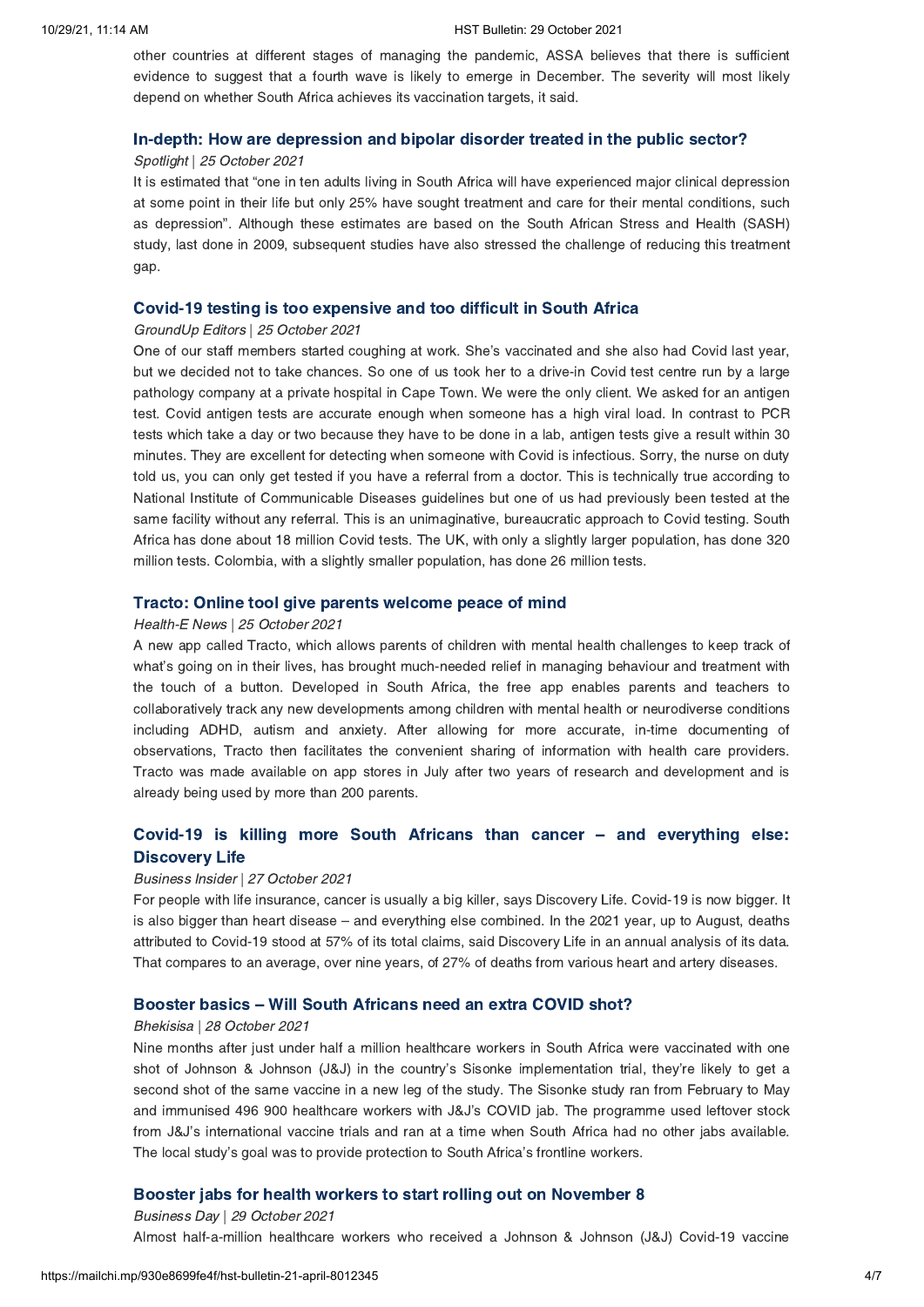#### 10/29/21, 11:14 AM HST Bulletin: 29 October 2021

under the Sisonke study this year are to be offered a booster shot from November8, acting health directorgeneral Nicholas Crisp confirmed on Thursday. Pressure has been mounting on the government to provide booster shots to high-risk groups such as healthcare workers ahead of a possible fourth wave of infections in December, as a steadily growing number of countries are now recommending their use. The US, for example, has approved Pfizer, Moderna and J&J shots as boosters. It also says adults who received a J&J jab more than two months ago can receive boosters, and allows eligible people to mix and match their shots...

#### [\(Return](#page-0-1) to Top)

# <span id="page-4-0"></span>TRAINING AND RESOURCES

## [Subscribe](https://www.hst.org.za/Pages/Subscription.aspx) to the Health Systems Trust Bulletin

The Health Systems Trust (HST) produces a weekly bulletin on Fridays focusing on key public health news, peer-reviewed journal articles and other important primary healthcare resources.

#### HSTi offers accredited and [non-accredited](https://www.hstinstitute.co.za/Training) short courses and full programmes

The Health Systems Training Institute (HSTi) is the training arm of the Health Systems Trust (HST), a leading force in the South African public health sector. HST was established in 1992, on the brink of democracy in South Africa, and has since played a significant role in strengthening the national primary health system through health research, informatics, clinical support, capacity-building and training.

#### [\(Return](#page-0-1) to Top)

# PUBLICATIONS AND REPORTS

### Community [Engagement](https://www.who.int/publications/i/item/community-engagement-through-women-s-self-help-groups) through Women's Self-Help Groups

World Health Organization | 26 October 2021

The Lok Swasthya SEWA Trust, supported by SEWA, was established in 2005. LSST organizes women for self-reliance, both financial and in terms of decision-making capacity, and helps them obtain full employment at the household level which translates to a better socio-economic and health status. LSST focuses on promotion, prevention, and curative services aimed at improving the health of poor women and their families.

#### Guideline for clinical [management](https://www.who.int/publications/i/item/9789240037045) of exposure to lead

World Health Organization | 27 October 2021

The purpose of the WHO Guideline for clinical management of exposure to lead is to assist physicians in making decisions about the diagnosis and treatment of lead exposure for individual patients and in mass poisoning incidents.

The guideline presents evidence-informed recommendations on:

- the interpretation of blood lead concentrations;
- use of gastrointestinal decontamination;
- use of a chelating agent; and
- use of nutritional supplements.

[\(Return](#page-0-1) to Top)

# <span id="page-4-1"></span>CONFERENCES AND EVENTS

## ISSAD Global [Conference](https://www.eventbrite.co.uk/e/issad-conference-2021-registration-155613876293) on Group B Strep

Date: 3 – 5 November 2021 At the opening session of ISSAD 2021 (the Global Group B Strep Conference), WHO together with the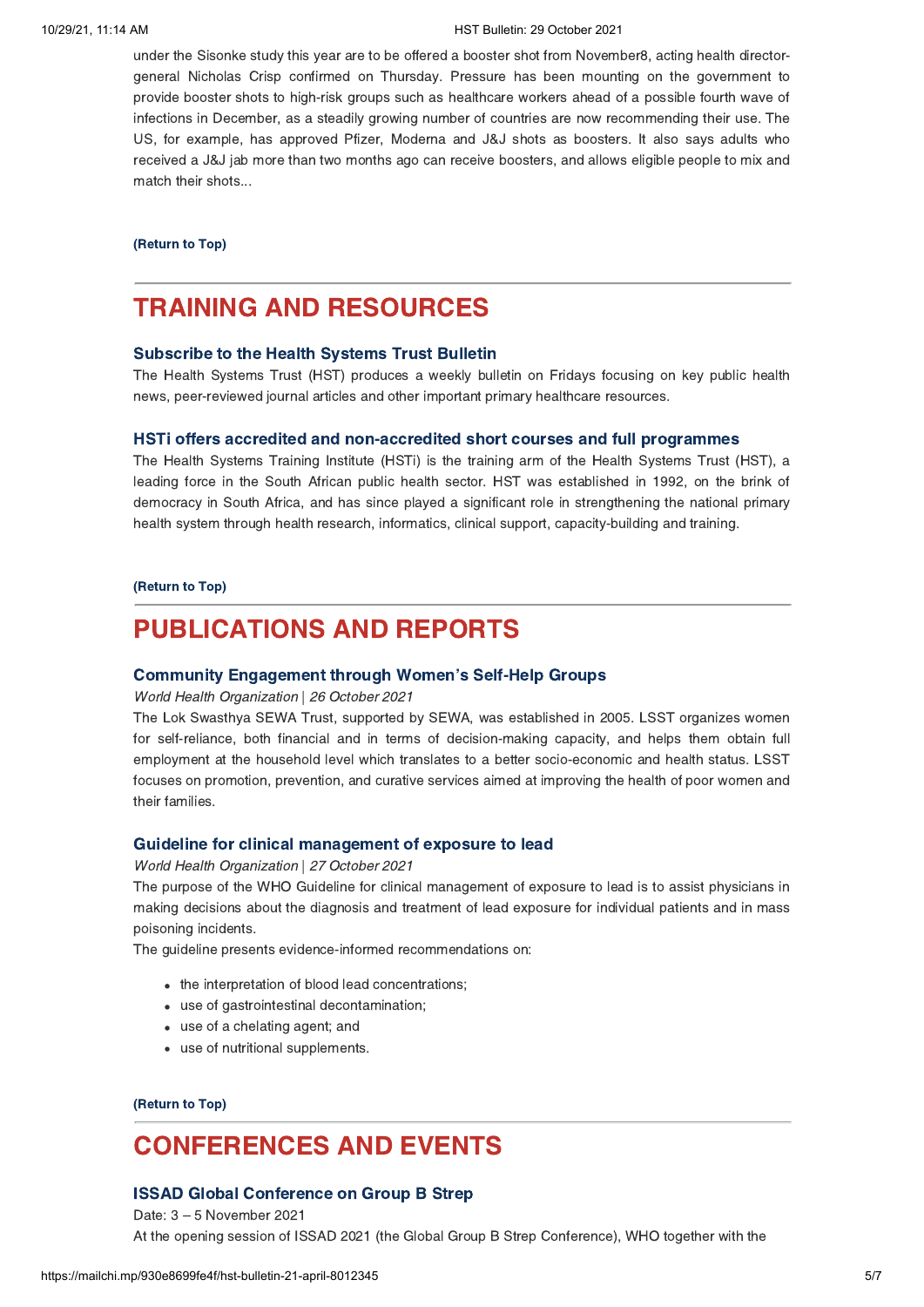#### 10/29/21, 11:14 AM HST Bulletin: 29 October 2021

London School of Hygiene and Tropical Medicine will launch The global value of Group B streptococcus vaccine... Time to act! This new report includes extensive new data and analyses on the impacts of Group B Strep (GBS) bacteria on child survival, disability and preterm births, and present a value case for new maternal vaccines. The Conference is organized in partnership with the Meningitis Research Foundation (MRF), and is hosted by LSHTM and WHO. GBS accounts for more than the combined neonatal deaths from tetanus, pertussis, and respiratory syncytial virus, for which maternal vaccines are already in use or advanced stages of development. However, no vaccine is currently available for maternal GBS. The 2nd International Symposium on 'Streptococcus agalactiae' Disease (ISSAD) will cover topics ranging from the GBS disease burden challenges to the epidemiology, immunology, and vaccinology of GBS. Register here to attend this free virtual global conference: https://www.eventbrite.co.uk/e/issadconference-2021-registration-155613876293

## 2021 Global [Conference](https://www.who.int/news-room/events/detail/2021/11/06/default-calendar/2021-global-conference-on-health-and-climate-change) on Health and Climate Change

#### World Health Organization | 6 November 2021

The 2021 Global Conference on Health & Climate Change, with a special focus on Climate Justice and the Healthy and Green Recovery from COVID-19, will convene on the margins of the COP26 UN climate change conference. The aim of the conference is to call on governments, businesses, institutions and financial actors to drive a green, healthy and resilient recovery from COVID-19. The Conference will support and highlight countries' ambitious and just Nationally Determined Contributions (NDCs) to the Paris Agreement that promote and protect health. It will also mobilize the rapidly growing movement of health professionals around the world who are now driving ambitious climate action.

#### [\(Return](#page-0-1) to Top)

# <span id="page-5-0"></span>JOB OPPORTUNITIES

The Health Systems Trust currently has no available jobs.

#### [\(Return](#page-0-1) to Top)



#### Copyright © 2019 HEALTH SYSTEMS TRUST, All rights reserved.

Our mailing address is: hst@hst.org.za

Want to change how you receive these emails? You can *update your [preferences](https://hst.us14.list-manage.com/profile?u=72d7614ab973e486252cafb97&id=ac4ca52ce0&e=[UNIQID]&c=772cede324)* or *[unsubscribe](https://hst.us14.list-manage.com/unsubscribe?u=72d7614ab973e486252cafb97&id=ac4ca52ce0&e=[UNIQID]&c=772cede324) from this list* 

This email was sent to  $\leq$  Email [Address>>](mailto:%3C%3CEmail%20Address%3E%3E) why did I get [this?](https://hst.us14.list-manage.com/about?u=72d7614ab973e486252cafb97&id=ac4ca52ce0&e=[UNIQID]&c=772cede324) [unsubscribe](https://hst.us14.list-manage.com/unsubscribe?u=72d7614ab973e486252cafb97&id=ac4ca52ce0&e=[UNIQID]&c=772cede324) from this list update [subscription](https://hst.us14.list-manage.com/profile?u=72d7614ab973e486252cafb97&id=ac4ca52ce0&e=[UNIQID]&c=772cede324) preferences Health Systems Trust · 34 Essex Terrace · Westville · Durban, KZN 3630 · South Africa